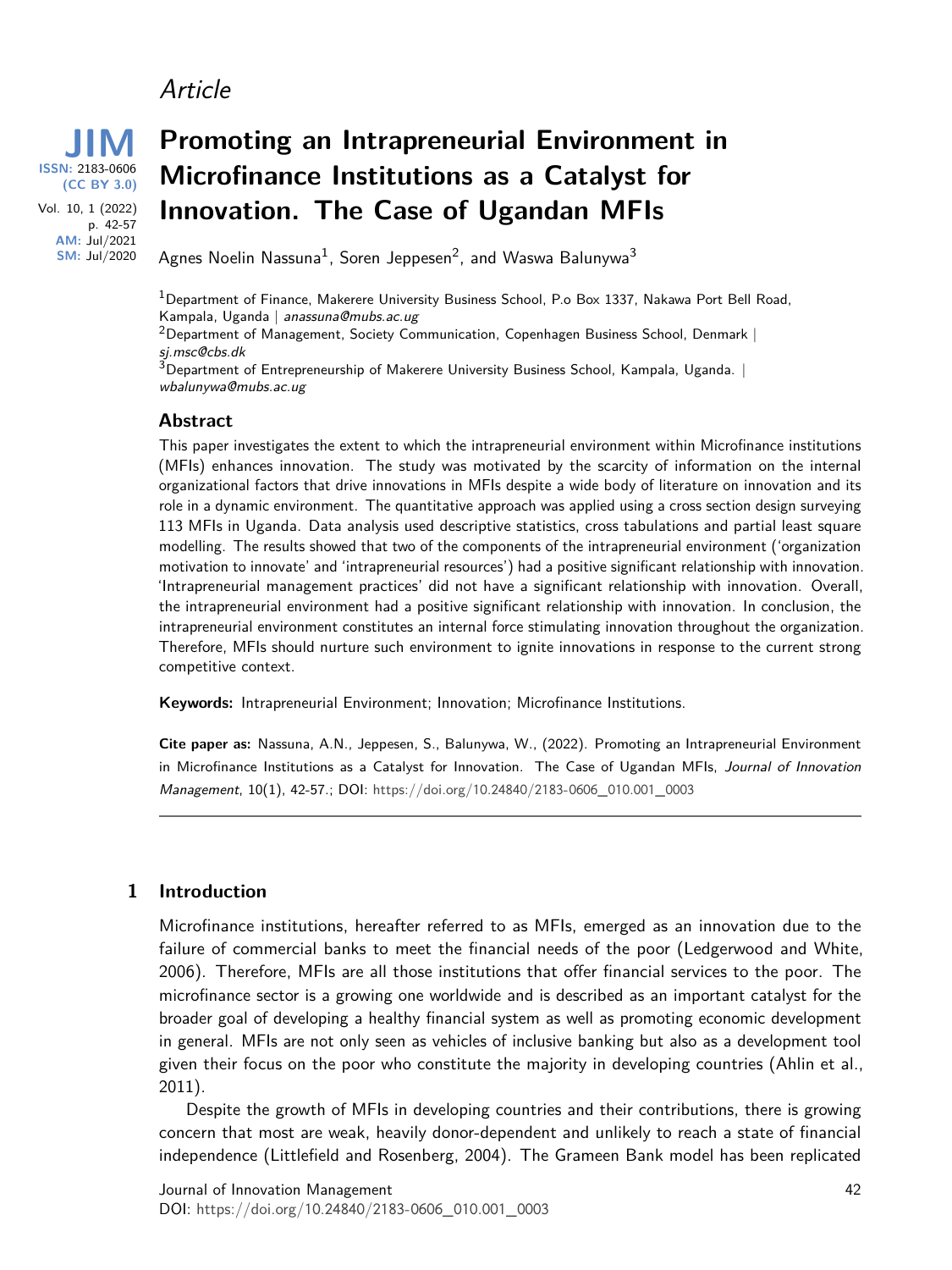in many countries but with poor financial performance and limited outreach (Ghosh, 2013). In addition, products offered by MFIs have long been limited to credit only and some MFIs have been inefficient and thus forced into closing down prematurely. It has been reported worldwide that fewer than 100 of the 7,000 MFIs could claim self-sufficiency, and by 2007, only around 200 could claim it (Dichter, 2007). Limited products and inefficiencies have made microfinance a bad product and nearly killed much of the trust that had been built over time. In recent years in Uganda, many customers have resorted to Savings and Credit Cooperative Organizations (SACCOs), many of which are informal MFIs (Deshpande et al., 2006).

Amidst the challenges, there are many changes taking place in the microfinance industry worldwide. Many MFIs are being commercialized and competition is increasing in the sector while donor funding is being reduced (FSDuganda, 2014).In addition, formal commercial banks have come on board to offer microfinance services. This has brought about technological and product service changes (Dichter, 2007). Current technological changes include such things as the use of magnetic stripes and smart cards, point of sale devices, automated teller machines (ATMs), satellite communication, e-commerce, credit scoring, and data mining (Dichter, 2007). These changes in technology influence payments, underwriting and information systems management. The once mono-product industry of credit has seen some MFIs starting to offer a wide range of products including savings, insurance, and money transfers. Despite the wide range of literature on organizational innovation and the innovative climate not much has been done to explore innovation and the intrapreneurial environment within MFIs yet innovation is a critical driver of change. In a bid to be more client focused in recent years, there has been a paradigm shift in the microfinance industry from offering a mono product of credit to offering other financial services to the poor, including savings, insurance and training in financial literacy.

Uganda provides an interesting case in understanding the role of innovation in MFIs. It is a developing country where the majority of the population, especially those in the rural areas, does not have access to financial services (Finscope, 2018). Commercial banks reach only 21% of the population. This creates a high market potential for MFIs. However, microfinance services have not been able to serve this market due to the various obstacles stated above. One key reason seems to be low levels of innovativeness (Bank of Uganda, 2017). This makes the challenge of microfinance a pertinent research issue as the answers provided may improve innovativeness and help cope with the ever changing environment.

This paper proposes that MFIs need a new paradigm to enable them cope with the changing environment and survive in the long run. This new paradigm is the promotion of an intrapreneurial environment within the MFIs that will generate innovation to help them cope with the changing environment. Today, MFIs operate in a dynamic environment characterized by high competition, changing technology, and commercialization of once non-profit MFIs. It has been argued that lack of an intrapreneurial environment creates organizational inertia at the strategic level, which naturally leads to a focus on maintaining existing systems (Amabile, 2013). Research has shown that the survival and growth of enterprises in a dynamic environment depends largely on their ability to promote innovation within their organizations (Damanpour and Schneider, 2009). The central question therefore is "to what extent does nurturing an intrapreneurial environment enhance innovations, a critical factor in the changing environment?"

A dynamic organizational environment (also termed "intrapreneurial environment") refers to all the factors surrounding an organization that act as antecedents to intrapreneurship, which is ideally entrepreneurship within an organization (Antoncic and Hisrich, 2001). An intrapreneurial environment signifies that the organization has characteristics of being innovative, proactive and risk-taking (Widya-Hastuti et al., 2016). An intrapreneurial environment promotes spontaneity,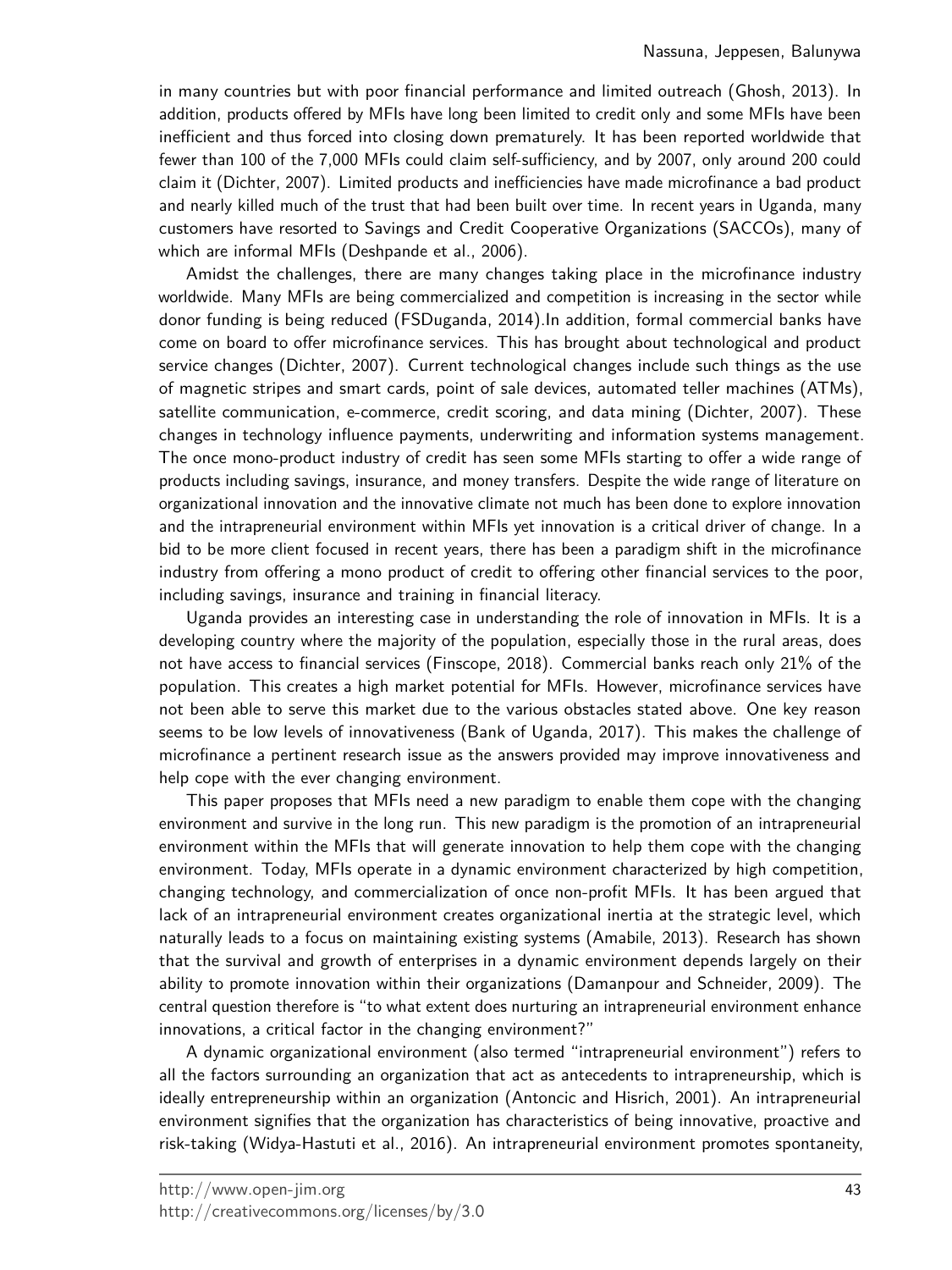change, openness, adaptability and responsiveness within the organization and makes it flexible. Fostering an intrapreneurial environment is considered a prime strategy for improving performance, especially in dynamic rapidly evolving industries as it increases the level of innovation in an organization (Bireswari, 2013; Amabile, 2013). Innovation refers to the successful implementation and utilization of all creative ideas (Damanpour and Schneider, 2009). There are various types of innovations at the organizational level, and these may include product or service innovations as well as process and administrative innovations.

Complacency in a changing environment is not sustainable on the part of MFIs and new approaches should be devised to ensure better service delivery. This paper is based on the componential theory of creativity and innovation of Amabile (2013). The componential theory assumes the social and work environment in which individuals operate can that brings variations in the level and frequency of their creative and innovative behaviour. Amabile (2013) argues that it is only firms that create an organizational environment that allows the implementation of new ideas oriented towards the changing world that will survive. This paper examines the extent to which the intrapreneurial environment within MFIs can enhance innovation. It therefore hypothesizes that an increase in the level of the intrapreneurial environment will lead to an increase in the level of innovation in a given MFI. The rest of the paper shows the methods, the results and the conclusion.

## **2 Research Methods**

This paper is drawn from the results of a larger study that examined the intrapreneurial environment, innovation and performance of microfinance institutions. The larger study used a mixed methods approach that employed both quantitative and qualitative data. The quantitative portion of the study on which this paper is based employed a cross sectional design and used a survey. This paper's arguments are based on the componential theory that helps test the hypothesis that an increase in the level of intrapreneurial environment will lead to an increase in the level of innovation. The paper also examines the levels of intrapreneurial environment and innovation in the MFIs studied.

## **2.1 Study Population**

The study population included all MFIs registered with the Association of MFIs in Uganda (AMFIU) as well as all the fully paid members of the Uganda Cooperative of Savings and Credit Unions (UCSCU). At the time of this study, the AMFIU had 84 ordinary members who are directly involved in offering microfinance services to the public (AMFIU, 2011) while the UCSCU had 130 members with fully paid annual subscriptions (UCSCU, 2010). These institutions were considered because they could provide reliable information on which to make consistent statistical inferences.

The unit of analysis was the MFIs while the units of inquiry consisted of operations managers, credit or loan managers, and financial managers at each MFI. Operations managers were selected because the researcher believed that they control innovation initiatives and are responsible for ensuring achievement of organizations' performance targets. Credit officers were selected because they deal directly with client's issues while financial managers were considered because they are custodians of organizations' financial data and are more knowledgeable about the organizations' financial status. An analysis of the data from these units of inquiry were merged into a single unit so as to fit into the unit of analysis, which was the MFIs.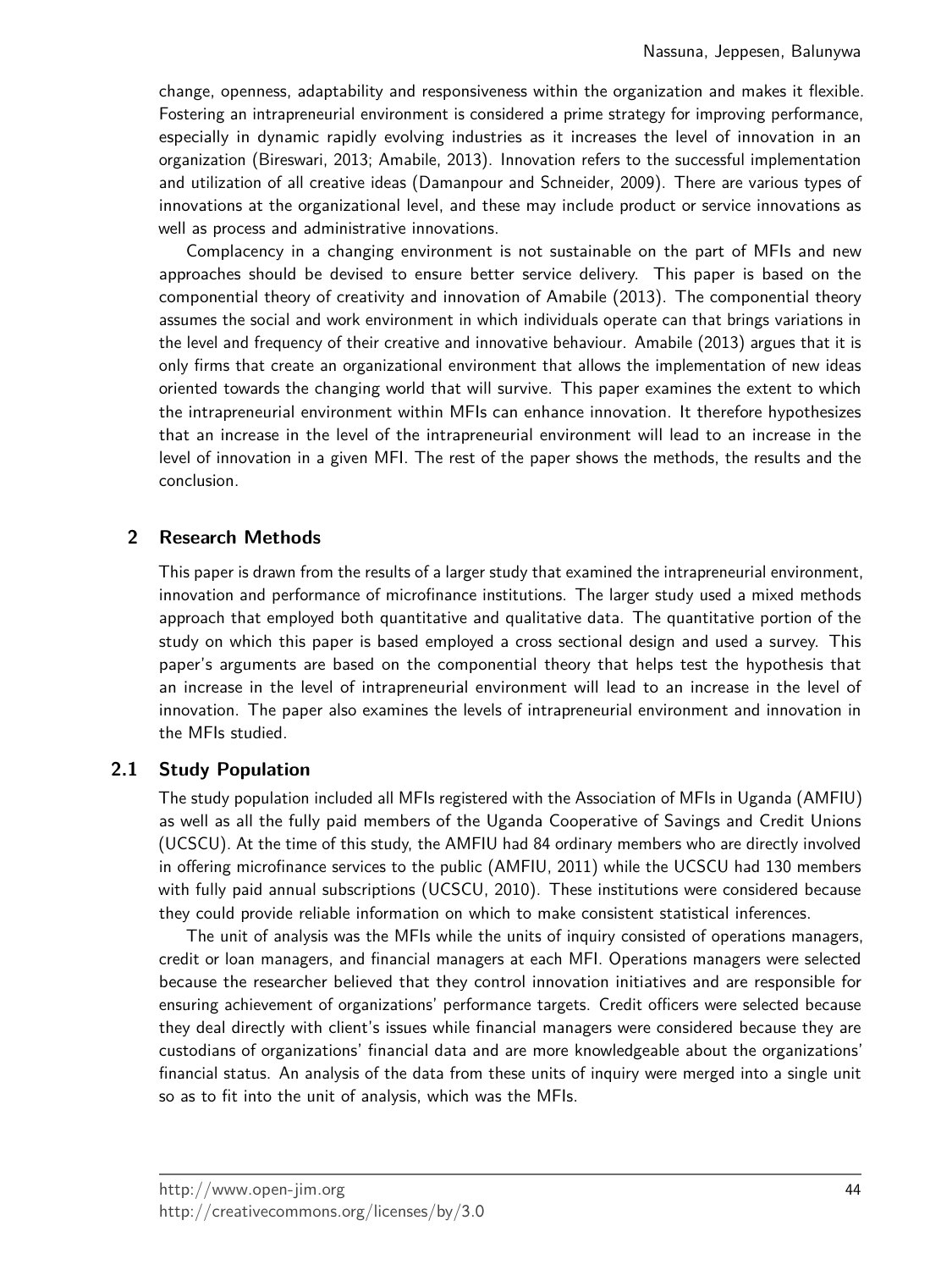## **2.2 Sampling Method and Sample Size**

Purposive sampling was used to select respondents from tier one to three. It was assumed that the seven MFIs from tier one, two and three would automatically be part of the sample given their small numbers. In tier four, simple random sampling was used in order to give each institution in this group an equal chance of being selected thus reducing bias (Dura et al., 2010) . A sample size of 123 was taken as the suitable sample from tier four giving an overall target sample size of 130 MFIs. Data was finally obtained from 113 MFIs, which was then analyzed accordingly.

### **2.3 Operationalization of Concepts and Measurement of Variables**

The study variables were operationalized by a review of the existing literature in order to translate them into measurable indicators. The variables were then measured using the items identified by earlier researchers, with modifications to suit the research context. All variables in the final questionnaire were measured on a five-point Likert scale, which was deemed suitable since scales with a smaller number of points could provide respondents with too few options while scales with more points could confuse respondents (Johns, 2010).

#### **Intrapreneurial Environment**

The intrapreneurial environment within the MFIs was investigated using the KEYS model (Amabile, 2013), which measures the climate for innovation within a group or organization and helps identify the necessary conditions for innovation. The KEYS model identifies three main constructs of the work environment: management practices, organization motivation, and resources while it uses creativity and productivity as the outcomes from the work environment. The KEYS model was used because other studies have identified these factors in influencing innovation (Kuratko et al., 1990; Ireland et al., 2009). The constructs of management practices, organization motivation and resources have been adapted in this study, using innovation as the outcome of the intrapreneurial environment.

The KEYS model categorizes the organization environmental factors into two categories: environmental stimulants, which are positively related to innovation, and environmental obstacles, which negatively influence innovative outcomes. In the larger study of the intrapreneurial environment, the stimulating factors were studied quantitatively while the inhibiting factors were studied qualitatively. This paper focuses on the stimulating factors.

#### **Innovation**

Measurement of innovation was based on the operational definition of innovation in this study. Innovation was defined as "the intentional introduction and application within a role, group or organization of ideas, processes, products, or procedures new to the relevant unit of adoption, designed to significantly benefit the individual, the group, organization or wider society" (Damanpour and Schneider, 2009; Damanpour, 1991). Therefore, innovation was operationalized into product, process and administrative innovations. When measuring each of these innovations, we looked at newness, value to the organization and benefit to the customers. This paper analysed innovation as a combination of the three different types and did not distinguish the effect of each particular type. This was based on previous studies that showed that different types of innovations can be measured as a single variable (Johannessen et al., 2001) since they are often influenced by common factors (Seshadri and Tripathy, 2006) and the innovation process is more or less the same for the different types (Rosenbusch et al., 2011)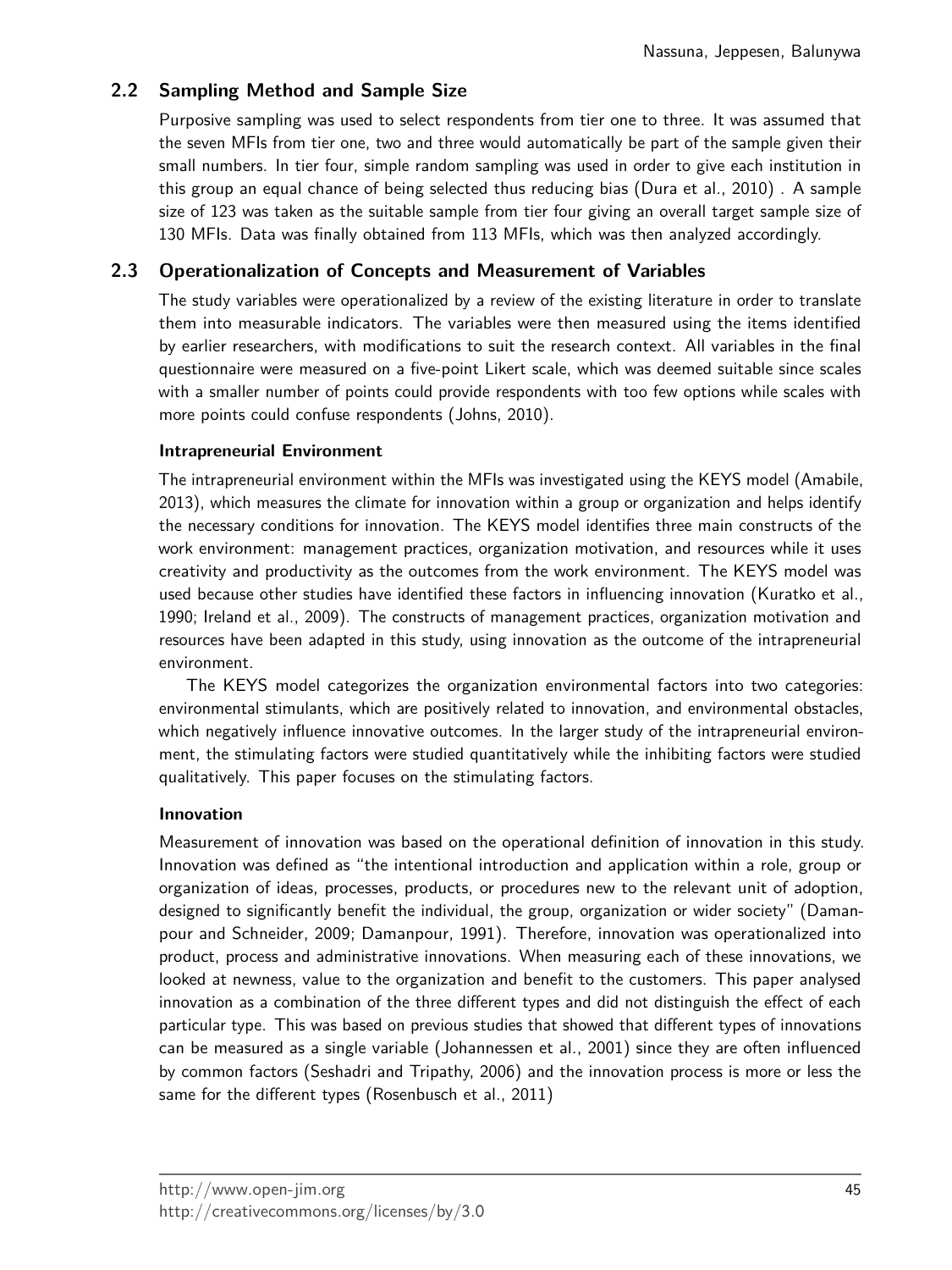## **2.4 Data collection Instrument**

A self-administered questionnaire was used to collect data on intrapreneurial environment and innovation. The questionnaire was self-administered because the respondents were assumed to have adequate knowledge to respond to the issues therein. Such questionnaires help save time and grant the respondents time although they sometimes lead to delays and need clarification. Therefore, where necessary, the respondents were given clarification from the research.

### **2.5 Data Analysis**

Descriptive statistics and cross tabulations helped us understand the level of intrapreneurial environment and innovation and how these related to the sample characteristics of the data. In addition, the hypothesis was tested using partial least square modelling. The partial least square method was considered appropriate because it has been recommended when dealing with relatively small samples and in cases where data does not meet normality tests (Mateos-Aparicio, 2011).

## **3 Results**

What follows are the results of the survey in relation to the level of intrapreneurial environment, innovation and the hypotheses that the intrapreneurial environment positively influences innovation in MFIs. It starts with sample characteristics presented below:

## **3.1 Sample Characteristics**

A total of 113 MFIs were surveyed and this section presents their basic characteristics in terms of years of existence, types, number of employees, location and nature as shown in Table 1 below.

|                | Variables/values (N=113)                           | <b>Frequency</b> | %           |
|----------------|----------------------------------------------------|------------------|-------------|
| $\mathbf{1}$   | <b>Years of existence</b>                          |                  |             |
|                | $1. 1 - 4$                                         | 27               | 24          |
|                | $2.5-9$                                            | 55               | 49          |
|                | $3.10 - 14$                                        | 24               | 21          |
|                | $4.15 - 18$                                        | 1                | 1           |
|                | $5. > = 20$                                        | 6                | 5           |
| $\overline{2}$ | Type of organization                               |                  |             |
|                | 1. Bank                                            | $\overline{2}$   | 1.8         |
|                | 2. Credit Institution                              | 5                | 4.4         |
|                | 3. Microfinance deposit-taking institutions (MDIs) | 7                | 6.2         |
|                | 4. SACCO                                           | 99               | 87.6        |
| 3              | <b>Number of employees</b>                         |                  |             |
|                | $1.1 - 99$                                         | 101              | 89.4        |
|                | 2. 100-199                                         | 6                | 5.3         |
|                | 3. 200-299                                         | $\mathbf 0$      | $\mathbf 0$ |
|                | 4. 300-399                                         | 1                | .9          |
|                | $5. > = 400$                                       | 5                | 4.4         |

**Table 1.** Sample Characteristics

<http://www.open-jim.org>

[http://creativecommons.org/licenses/by/](http://creativecommons.org/licenses/by/3.0)3.0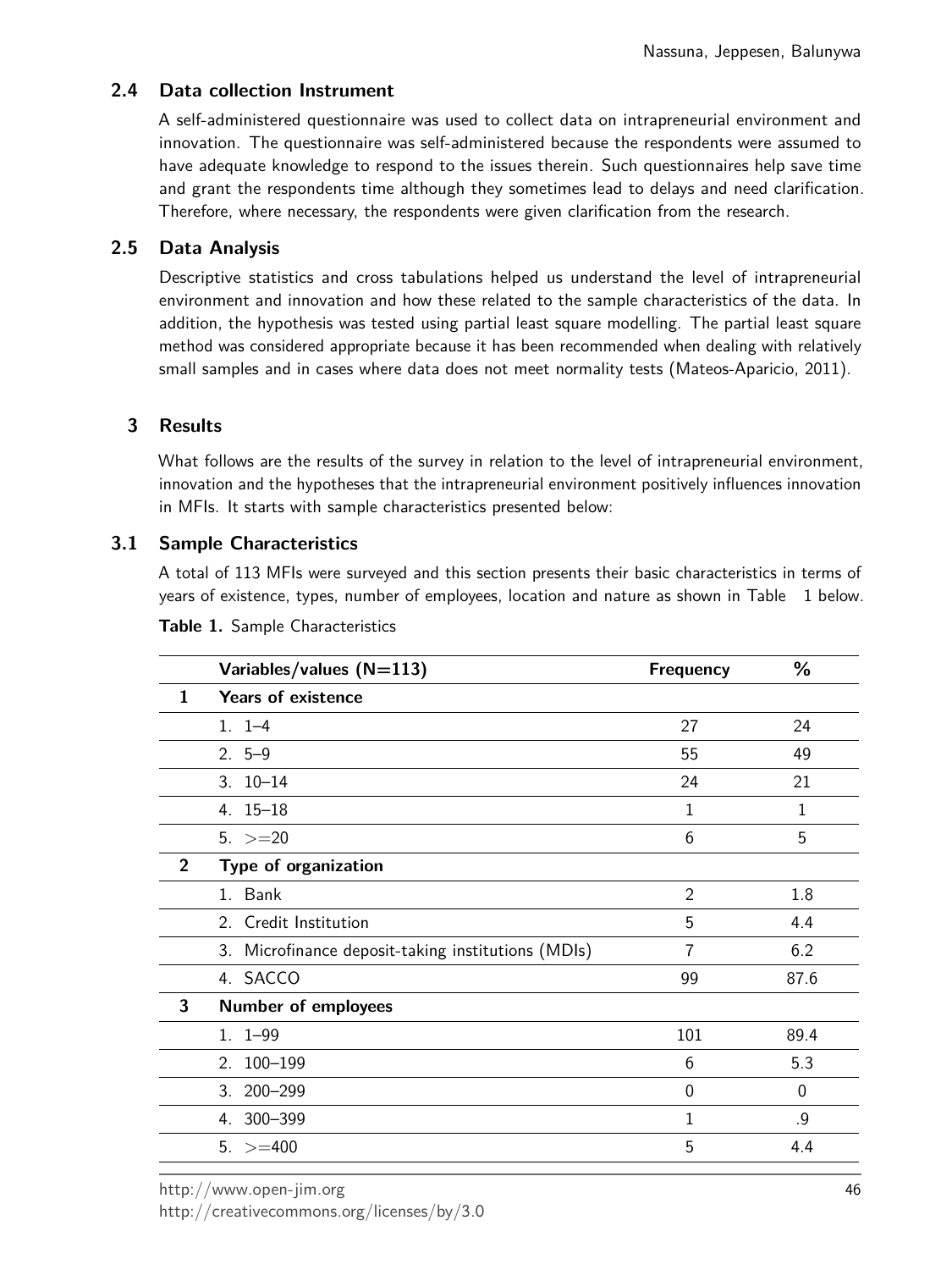|   | Variables/values $(N=113)$ | <b>Frequency</b> | %    |
|---|----------------------------|------------------|------|
| 5 | Location of head office    |                  |      |
|   | 1. Central                 | 22               | 19.5 |
|   | 2. West                    | 22               | 19.5 |
|   | 3. East                    | 55               | 48.7 |
|   | 4. North                   | 8                | 7.1  |
|   | 5. Southwest               | 6                | 5.3  |
| 6 | Nature of organization     |                  |      |
|   | 1. International           | 3                | 2.7  |
|   | 2. Local                   | 110              | 97.3 |

#### Source: Empirical data

As shown in section one of Table 1 above, all 113 institutions had been in existence for more than one year, 73% having been in existence for more than four years and 5.3% for more than 20 years. This implies that the majority of these institutions have survived in the sector for some time.

Additionally, as indicated in section two of Table 1, 87.6% of the institutions involved in the study were SACCOs and only 2% were banks. The two banks involved in the study are the only banks in the country among 24 commercial banks that offer MFIs. This implies that microfinance services are mainly offered by SACCOs yet these are more informal and not regulated by the Bank of Uganda.

Furthermore, it can be seen from section three of Table 1 that about 90% of the organizations, which were mostly SACCOs, had fewer than 100 people. It was the banks and the microfinance deposit taking institutions (MDIs) that employed a large number of people (over 300). This implies that the size of these institutions as indicated by number of employees is small.

Likewise, an attempt was made to collect data from institutions throughout the country, which we divided into north, east, central and west while randomly selecting the SACCOs. Nonetheless, in the actual collection of data, most of the respondents as indicated in section four of Table 1, were from the east of the country (approximately 49%) and the fewest were from the north (7%) while the central and west tied at 19.5%. This was mainly driven by the availability of audited financial statements and the willingness to share them with researchers. This implies that respondents from the eastern region were more willingly to surrender their financial reports.

In the same way, the studied established the nature of the organization in terms of the founding of the institutions: whether local or international. As shown in section five of Table 1, 97.3% were locally founded while only 2.7% were internationally founded. This means that locally founded institutions engage more in providing microfinance services than those that are international in nature.

#### **3.2 Product Range and Diversity**

MFIs are generally known to complement mainstream commercial banks in providing financial services that focus on vulnerable communities. By their very nature, they are not expected to provide a wide range of services. The products and services offered by the surveyed MFIs are shown in Table 2 below. The asterisk (\*) represents products not previously identified in the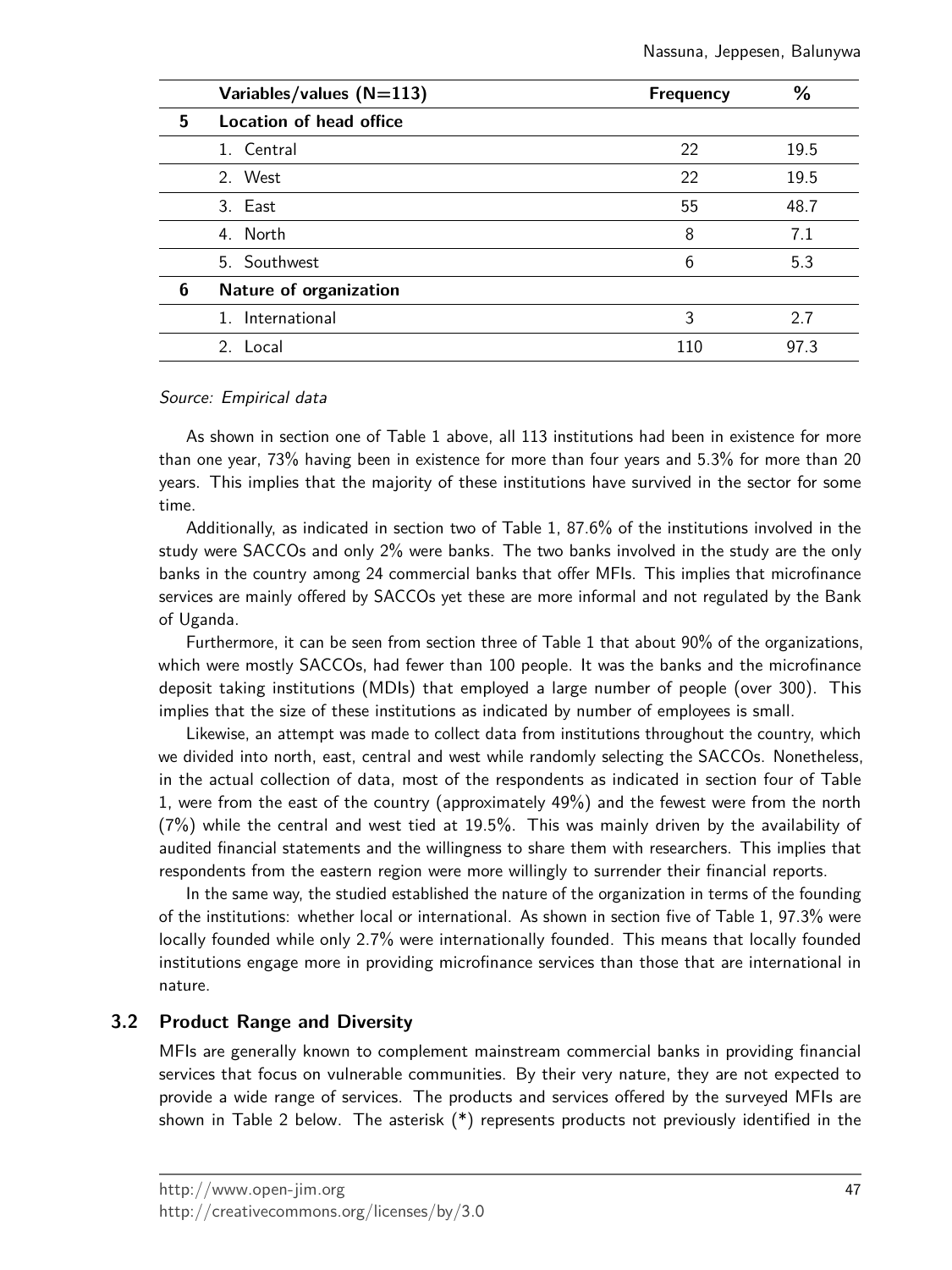questionnaire as synthesized from existing literature.

| Table 2. Product Range |  |  |
|------------------------|--|--|
|------------------------|--|--|

|              | Product/values N=113           | ℅    |
|--------------|--------------------------------|------|
| A            | <b>Loan Products</b>           |      |
| 1            | Individual business loans      | 97.3 |
| 2            | Agricultural loans             | 92.9 |
| 3            | Group business loans           | 92.0 |
| 4            | School fees loans              | 78.8 |
| 5            | Salary loans                   | 45.1 |
| 6            | Boda Boda loans*               | 32.7 |
| 7            | Solar loans*                   | 28.3 |
| 8            | Emergency loans*               | 27.4 |
| 9            | Housing loans                  | 24.8 |
| 10           | Environmental loans*           | 5.3  |
| 11           | Home improvement loans*        | 3.5  |
| 12           | Health loans*                  | 1.8  |
| 13           | Asset financing loans*         | 1.8  |
| 14           | Funeral loans *                | 0.9  |
| В            | <b>Deposit Products</b>        |      |
| 1            | Ordinary savings accounts      | 95.6 |
| 2            | Fixed deposit accounts         | 76.1 |
| 3            | Compulsory savings*            | 61.9 |
| 4            | Junior savers accounts         | 28.3 |
| 5            | Current accounts               | 16.8 |
| 6            | Institutional savings account* | 4.4  |
| 7            | Youth Smart start*             | 0.9  |
| C            | Other products offered         |      |
| 3            | Training                       | 92.9 |
| 2            | Money transfers                | 22.1 |
| $\mathbf{1}$ | Insurance                      | 19.5 |
| 4            | Mobile money services*         | 19.5 |
| 5            | Consultancy services*          | 7.1  |

#### Source: Empirical data

As seen from Table 2 above, over 90% of the institutions provided individual, group and agricultural loans. The table also shows that only six of the fourteen types of loans presented were generally known as being provided by MFIs. This implies that MFIs have come up with various new loan types to offer to their clients.

Among deposit products, 95.6% of the institutions surveyed offered ordinary savings accounts while only 16% offered current deposits and these were banks and MDIs. This implies that the majority of these MFIs mobilize some form of savings from their clients. This finding is similar to the results of Lafourcade et al. (2005), which found that over 70% of African MFIs offer savings as a core financial service to their clients. These results also imply that many of the institutions,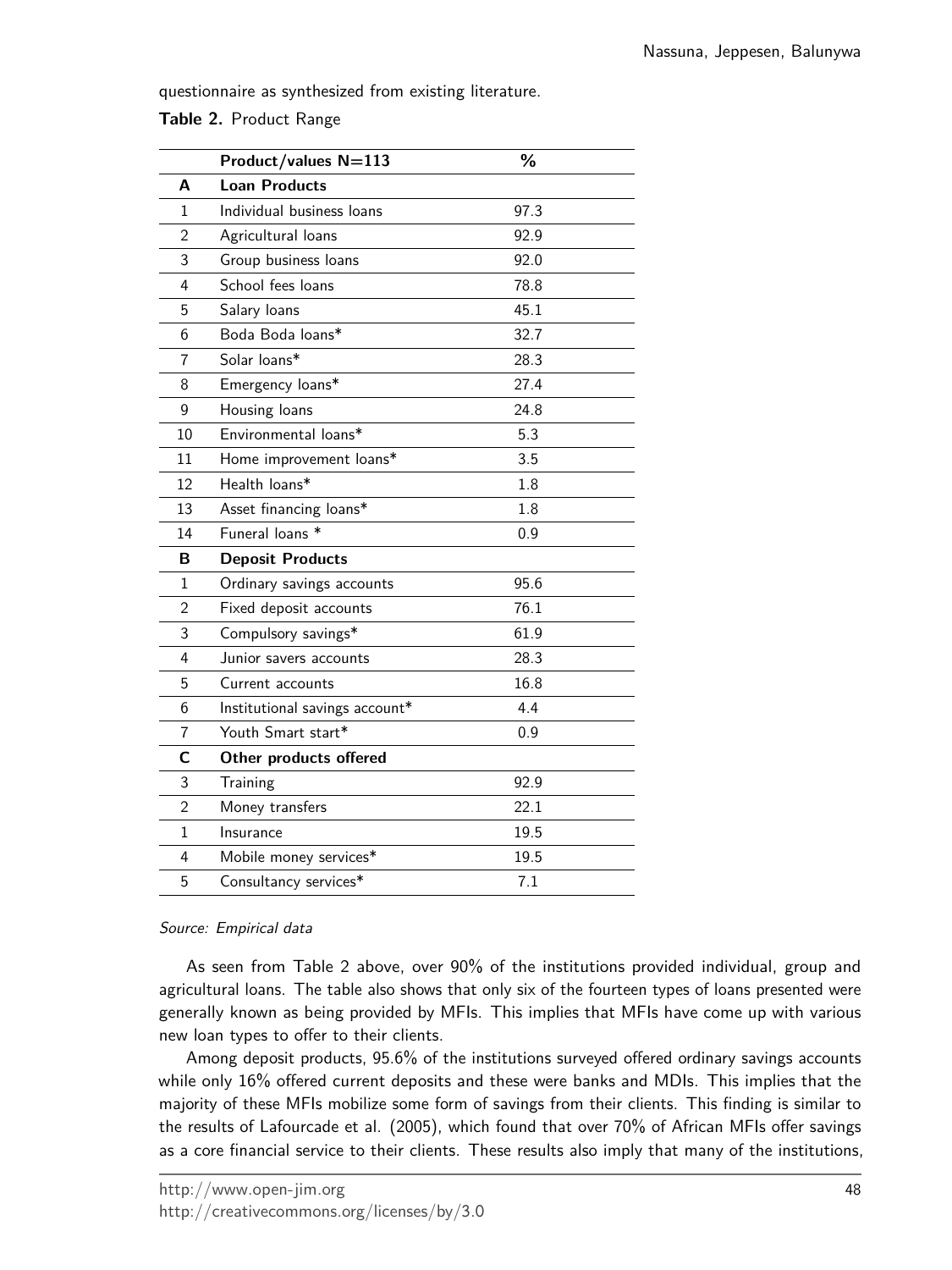notably the SACCOs, do not offer current deposit products. This is mainly due to regulation limitations though they are devising ways to mobilize savings from members.

It had been expected that the institutions surveyed would offer only four deposit products. However, three additional products were identified, one of which (Youth Smart Start) was offered by only one institution. Among the other financial services offered by the surveyed MFIs, training was undertaken by 93% of the institutions, money transfers by 22%, insurance and mobile money services by 20%, and consultancy by 7%. This implies that MFIs are slowly moving away from offering just micro credit to offering a wide range of financial services.

### **3.3 Interest Rates**

Interest is the charge made on the loans extended and the reward for the deposits in financial institutions. For those borrowing, it is the cost of borrowing, and for depositors, it is the reward for depositing the money, among other reasons, like security. A summary of interest rates is provided in Table 3 below.

|                                | Mean | Median | <b>SD</b> | Min | Max |
|--------------------------------|------|--------|-----------|-----|-----|
| <b>Interest Rates</b>          |      |        |           |     |     |
| Interest Rates on Loans        | 36.7 | 36     | 7 98      | 22  | 60  |
| Interest Rates on Savings      | 4.05 |        | .6 04     |     | 24  |
| $Sourco$ <i>Empirical</i> data |      |        |           |     |     |

#### **Table 3.** Interest Rates Charged

Source: Empirical data

From the results in Table 3 above, it can be noted that average interest rates charged by the surveyed MFIs was 36%, with a maximum rate of 60%. This is above the average interest rate (21%) charged by banks in Uganda (World Bank, 2017). The reported average interest rate on savings was 1.49%. This implies that savings in these MFIs hardly attract any interest.

## **3.4 Descriptive Statistics**

#### **Descriptive Statistics on Intrapreneurial Environment and Innovation**

These results revealed average values for the intrapreneurial environment and innovation as 4.07 and 3.94 respectively, as shown in Table 4 below. This implies that the responding MFIs perceived themselves as having a highly intrapreneurial environment with high levels of innovations.

#### **Skewness and Kurtosis of the intrapreneurial environment and innovation**

To understand the probability to which the investigated MFIs were promoting an intrapreneurial environment and innovating, the resulting skewness and kurtosis were also run. The results are shown in Table 5 below.

Table 5 indicates that skewness results show negative values for all constructs of intrapreneurial environment and innovation. It means that among the MFIs investigated, intrapreneurial environment and innovation were highly and negatively skewed. It implies that there was a high probability that investigated MFIs were promoting an intrapreneurial environment and coming up with innovations, and that these were actually taking place within these MFIs. This is in line with the other results from the descriptive statistics and could be attributed to the changes that were taking place in the industry that encouraged MFIs to innovate.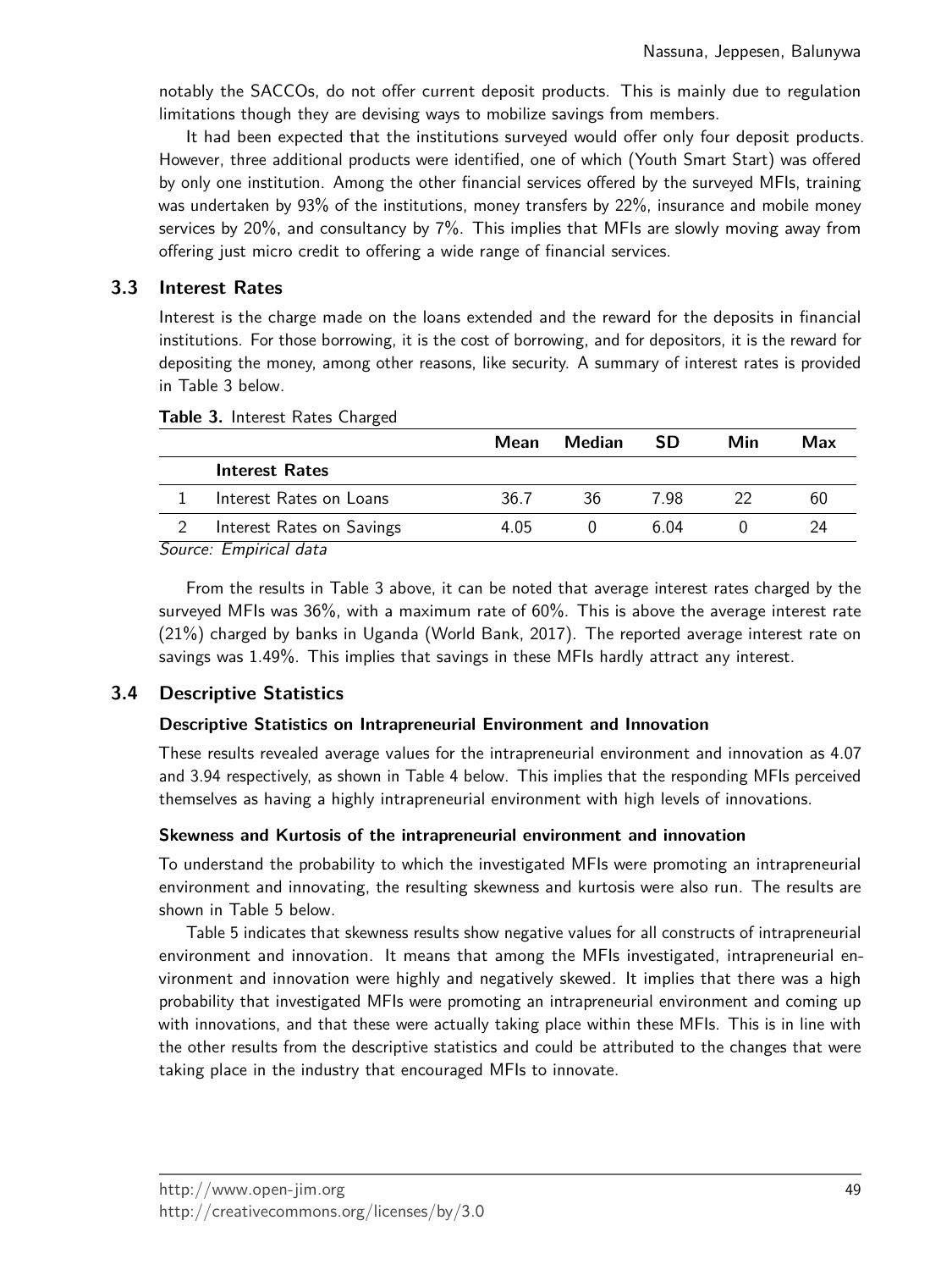| 1 | Variable/construct                       | Mean | <b>Median</b> | <b>SD</b> | Min  | Max  |
|---|------------------------------------------|------|---------------|-----------|------|------|
|   | Intrapreneurial management<br>practices  | 4.37 | 5.00          | 0.59      | 2.17 | 5.00 |
|   | Intrapreneurial resources                | 3.64 | 4.00          | 0.81      | 1.40 | 5.00 |
|   | Organizational motivation to<br>innovate | 4.21 | 4.50          | 0.65      | 1.75 | 5.00 |
|   | Intrapreneurial environment              | 4.07 | 4.34          | 0.52      | 2.55 | 4.87 |
|   | Product innovation                       | 3.97 | 4.50          | 0.79      | 1.13 | 5.00 |
|   | Process innovation                       | 4.21 | 4.63          | 0.62      | 1.75 | 5.00 |
|   | Administrative innovation                | 3.63 | 3.86          | 0.98      | 1.00 | 5.00 |
|   | Innovation                               | 3.94 | 4.45          | 0.68      | 1.43 | 5.00 |
|   | Source: Empirical data                   |      |               |           |      |      |

**Table 4.** Descriptive Statistics on Intrapreneurial Environment and Innovation

**Table 5.** Skewness and Kurtosis for Intrapreneurial Environment and Innovation

|     | Variable/construct          | N                | <b>Skewness</b>  |       | Kurtosis         |       |
|-----|-----------------------------|------------------|------------------|-------|------------------|-------|
|     |                             | <b>Statistic</b> | <b>Statistic</b> | Std.  | <b>Statistic</b> | Std.  |
|     |                             |                  |                  | Error |                  | Error |
| 1   | Intrapreneurial Environment | 113              | $-.583$          | .227  | $-335$           | .451  |
| i   | Intrapreneurial Management  | 113              | $-1.345$         | .227  | 2.068            | .451  |
|     | Practices                   |                  |                  |       |                  |       |
| ii. | Intrapreneurial Resources   | 113              | $-.645$          | .227  | $-.394$          | .451  |
| ïi  | Organizational Motivation   | 113              | $-1.190$         | .227  | 1.654            | .451  |
| 2   | Innovation                  | 113              | $-1.030$         | .227  | 1.175            | .451  |
| i   | Product innovation          | 113              | $-1.190$         | .227  | 1.308            | .451  |
| ii  | Administrative innovation   | 113              | $-.786$          | .227  | $-.065$          | .451  |
| iii | Process innovation          | 113              | $-1.561$         | .227  | 2.909            | .451  |

Source: Empirical Data

## **3.5 Cross Tabulation of Key Sample Characteristics and Study Variables**

To further appreciate the data, the study investigated the associations between the various sample characteristics and the key study variables through cross tabulation. The results are shown in the Tables 6 and 7.

A cross tabulation of sample characteristics with intrapreneurial environment indicated that there were significant differences in the level of intrapreneurial environment across the years of existence and nature of the organization since  $p<0.05$ . This implied that intrapreneurial environment changes over the years of existence within MFIs. However, the differences in intrapreneurial environment amongst the number of employees, type of organization and location were insignificant since  $p > 0.05$ . This means that the number of employees, type of organization or location do not much matter when it comes to promoting an intrapreneurial environment. An organization can promote this kind of environment irrespective of where it is located, its number of employees or whether it is a bank, MDI or a SACCO.

It was also noted that innovation did not differ significantly with the various sample char-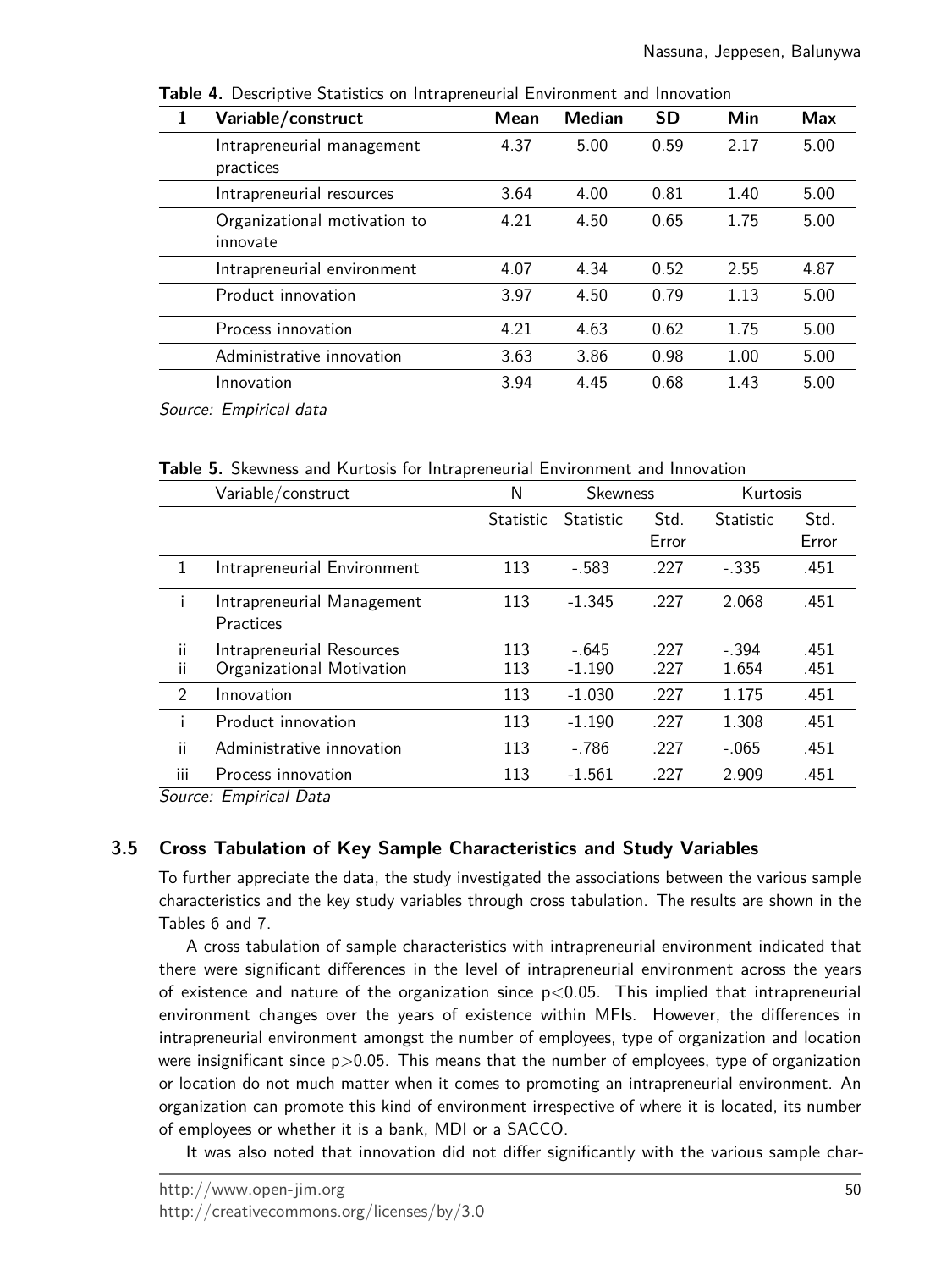|                          | <b>Characteristic</b>  | Pearson chi square value | df | sig.  |
|--------------------------|------------------------|--------------------------|----|-------|
|                          | Years of existence     | 19.021                   |    | 0.015 |
| $\mathcal{D}$            | Number of employees    | 9.567                    | b  | 0.144 |
| 3                        | Type of organization   | 11.217                   |    | 0.190 |
| 4                        | Location               | 8.855                    | 8  | 0.355 |
| 5                        | Nature of organization | 6.872                    |    | 0.032 |
| $\overline{\phantom{a}}$ | _ _ _ _                |                          |    |       |

**Table 6.** Characteristics \* Intrapreneurial Environment Cross Tabulation

Source: Empirical data

#### **Table 7.** Characteristics \* Innovation Cross Tabulation

|               | <b>Characteristic</b>  | Pearson chi square value | df | sig.  |
|---------------|------------------------|--------------------------|----|-------|
|               | Years of existence     | 12.396                   | 16 | 0.716 |
| $\mathcal{D}$ | Number of employees    | 7.236                    | 12 | 0.842 |
|               | Type of organization   | 20.350                   | 16 | 0.205 |
| 4             | Location               | 38.440                   | 16 | 0.001 |
| 5             | Nature of organization | 2.146                    |    | 0.706 |

Source: Empirical data

acteristics except for the location where the p-value is less than 0.05. This implies that any organization can innovate in terms of new products, services or systems irrespective of its years of existence, number of employees, type or nature. However, the cross-tabulation results showed that organizational innovation could differ due to location. This could be explained by factors in the external environment that could change in different locations.

## **3.6 Structural equation modelling**

Structural equation modelling was intended to confirm the item measures of the constructs used confirm the constructs of the study variables and also test for the hypotheses. The results of the study and the hypotheses were tested using the partial least square model (PLS-PM) that produced a measurement model and a structural model.

#### **The measurement Model**

Use of the partial least square modelling method generated the measurement model shown in Table 8.

| Latent variables / Manifest variables                          | Item<br>loadings | Cronbach<br>Alpha | D.G. Rho<br>(PCA) | <b>AVE</b> |
|----------------------------------------------------------------|------------------|-------------------|-------------------|------------|
| Intrapreneurial Environment                                    |                  | 0,823             | 0,862             | 0.583      |
| Intrapreneurial Management Practices                           |                  | 0,586             | 0,829             | 0,707      |
| Managers provide direct support to their employees             | 0.842            |                   |                   |            |
| New ideas are formally supported in this organization          | 0.84             |                   |                   |            |
| Intrapreneurial Resources                                      |                  | 0.796             | 0.86              | 0,55       |
| There is active flow of ideas in this organization             | 0.648            |                   |                   |            |
| We have physical facilities set aside for generating new ideas | 0.806            |                   |                   |            |
| Time for generating new products or services is available      | 0.746            |                   |                   |            |

#### **Table 8.** Measurement Model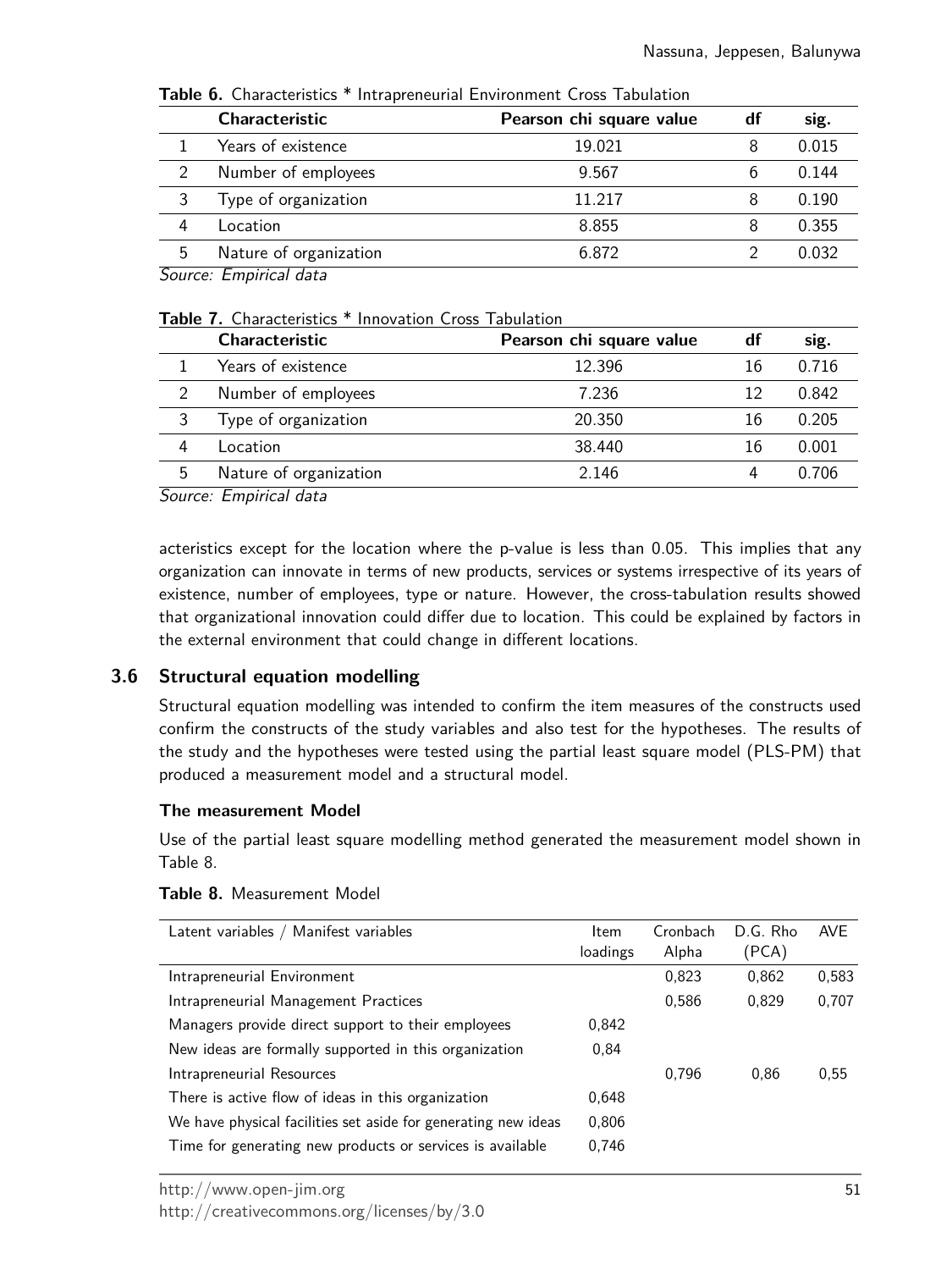| Latent variables / Manifest variables                             | <b>Item</b><br>loadings | Cronbach<br>Alpha | D.G. Rho<br>(PCA) | <b>AVE</b> |
|-------------------------------------------------------------------|-------------------------|-------------------|-------------------|------------|
| A special budget is provided for new ideas                        | 0,804                   |                   |                   |            |
| Staff are equipped with skills to come up with new products       | 0,69                    |                   |                   |            |
| Organizational Motivation                                         |                         | 0,733             | 0,834             | 0.556      |
| Staff in this organization often work in groups                   | 0,759                   |                   |                   |            |
| Constructive criticism is common in this organization             | 0,77                    |                   |                   |            |
| There is a good blend of skills in various work groups            | 0,777                   |                   |                   |            |
| There is open communication in this organization                  | 0.671                   |                   |                   |            |
| Innovation                                                        |                         | 0,905             | 0,921             | 0,538      |
| We have launched new products and services in the recent<br>past  | 0,704                   |                   |                   |            |
| We have received awards for our new products/services             | 0,722                   |                   |                   |            |
| There is wide use of our new products /services                   | 0,753                   |                   |                   |            |
| Our new products/services lead the industry                       | 0,752                   |                   |                   |            |
| Our organization uses modern equipment in delivering<br>services  | 0,731                   |                   |                   |            |
| We have developed new methods in our business processes           | 0,72                    |                   |                   |            |
| Our welfare systems are adjusted to the needs of our<br>employees | 0,734                   |                   |                   |            |
| We adjust our processes as our customer needs change              | 0.757                   |                   |                   |            |
| We apply new knowledge in our operations continuously             | 0.755                   |                   |                   |            |
| We prefer using our new policies because they work well           | 0,703                   |                   |                   |            |

#### Source: Empirical data analysed using PLSPM

The measurement model was used to assess the adequacy of the measurements used in the study. It enabled the researcher to understand the relationship between latent and manifest variables. The measurement model was assessed on the following criterion as explained in Henseler et al., (2009).

- a) Item loadings: item loading values greater than 0.7 are considered adequate although loadings of 0.5 are acceptable.
- b) The composite reliability showing the internal consistence of the items used should be above 0.7. Here we based the composite reliability on Cronbach's Alpha.
- c) Convergent and discriminant validity: For convergent reliability the average variance extracted (AVE) by each latent variable should be above 0.5, and for discriminant validity, the square root of the AVE must be greater than the zero-order correlation coefficients with all other constructs in the model.

Most of the item loadings in the measurement model shown in Table 8 above were over 0.7. The few below 0.7 were above 0.5 and are therefore acceptable (based on Henseler et al., (2009)). Therefore, the manifest variables can be construed to adequately represent the latent variables used in the study. The composite reliability of the model is also high since for most of the items, the Cronbach's Alpha is above 0.7 except for intrapreneurial management practices, which is 0.586. However, the DG Rho for intrapreneurial management practices is 0.829, therefore it is also reliable. This notion was based on Chin (1998) who noted the Dillon Goldstein's measure of reliability (DG Rho) to be a better indicator of reliability than the Cronbach Alpha.

Examining convergent and discriminant validity, the square roots of the AVE for all the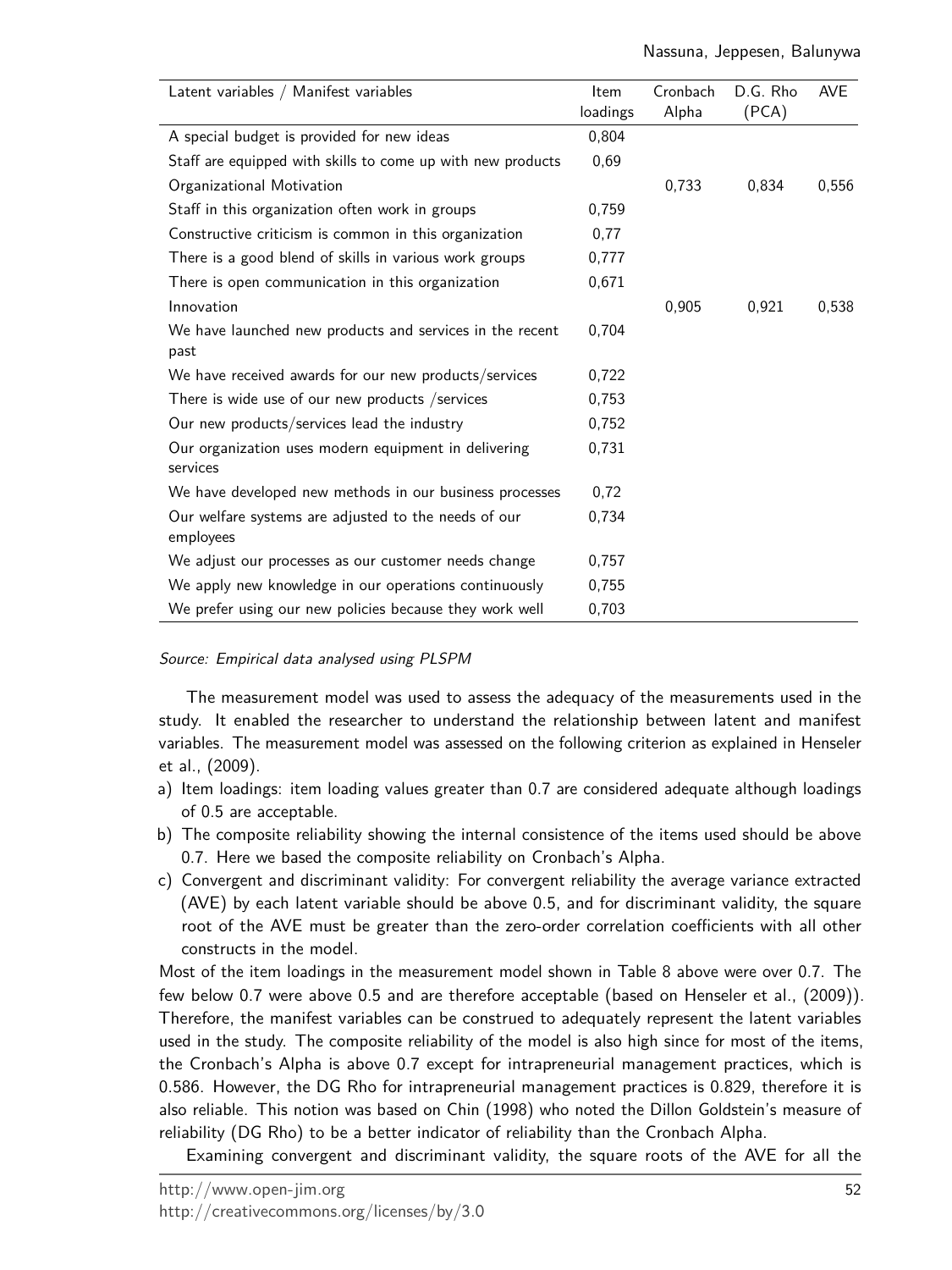constructs are above 0.7. In addition, the square roots of the AVE for each latent variable are greater than the correlation coefficients with other constructs. It is therefore construed that the model has adequate convergent and discriminant validity. A summary of the validity results is shown in Table 9 below:

|            | <b>IMP</b> | IR    | <b>OEN</b> | IN    |
|------------|------------|-------|------------|-------|
| <b>IMP</b> | 0.702      |       |            |       |
| IR         | 0.349      | 0.741 |            |       |
| <b>OEN</b> | 0.462      | 0.396 | 0.744      |       |
| IN         | 0.360      | 0.542 | 0.439      | 0.857 |

**Table 9.** Convergent and Discriminant Validity

Source: Empirical data analysed using PLSPM

#### **The Structural Model**

Structural modelling revealed that intrapreneurial environment factors explain 42% of the changes in innovation within the MFIs ( $R^2 = 0.416$  p $< 0.001$ ). Out of the 42%, intrapreneurial resources significantly explain 27%, organizational motivation significantly explains 9% and intrapreneurial management practices explains 6%, which is not significant. Therefore, intrapreneurial resources explain more of the changes than the other intrapreneurial environment factors. In addition, the following relationships were observed from the model:

- 1. Organization motivation had a positive significant relationship with innovation ( $\gamma$ =0.205\*\* p<0.05). This implies that a unit change in the organizational motivation to innovate will bring about 21% changes in innovation while holding all other factors constant.
- 2. Intrapreneurial resources had a positive significant relationship with innovation ( $\gamma$ =0.450\*\*\*  $p<0.01$ ). This implies that a unit change in the intrapreneurial resources will bring about 45% significant changes in innovation while holding all other factors constant.
- 3. Intrapreneurial management practices did not have a significant relationship with innovation  $(y=0.140 \text{ p}>0.05)$ . This implies that a unit change in the intrapreneurial management practices will not bring about significant changes in innovation while holding all other factors constant.
- 4. Overall, intrapreneurial environment had a positive significant relationship with innovation  $(y=0.538***, p<0.05)$ . This implies that a unit change in the intrapreneurial environment will bring about 54% significant changes in innovation while holding all other factors constant.
- 5. A summary of path coefficients and the resulting model are shown in Table 10.

#### **4 Conclusion**

In summary, the results presented show that MFIs need to nurture an environment that allows them to continuously innovate. This requires the support of top management for innovative ideas from all units of their organization. Innovation should not be a one-off activity in some areas of the organization but instead should be embedded within the overall organizational vision where there is support, recognition and reward for innovative ideas through promotion of an intrapreneurial environment. Such reorientation will enable MFIs to be relevant for the newly emerging target groups like youth, the disabled and the corporate class.

There is also a need to tap into the industry changes with regard to use of technology and information processing. Today many Ugandans own phones and this fact could be used to the advantage of MFIs, including those in rural areas. As they make these changes, MFIs should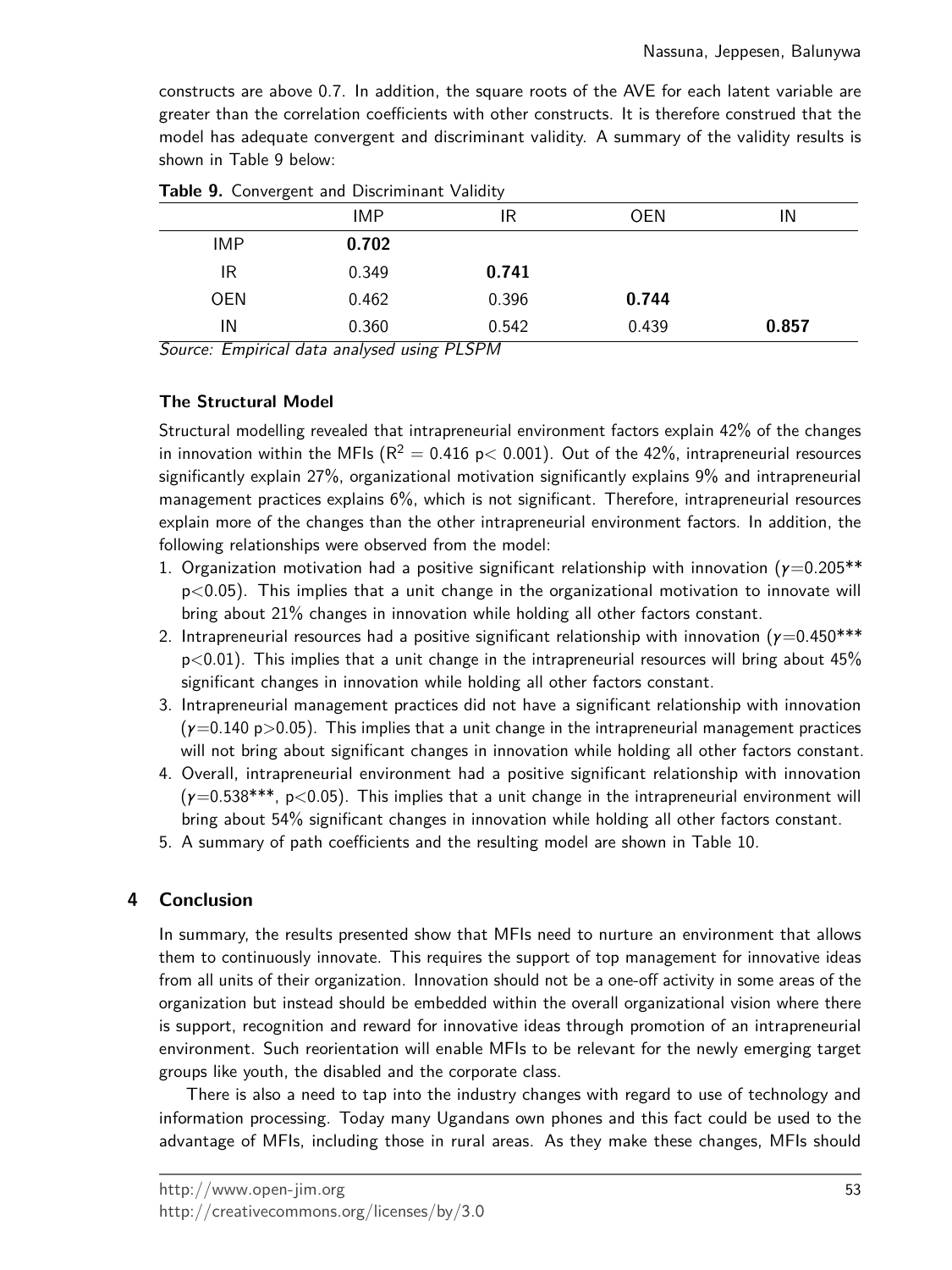| <b>Hypothesis</b>                                                                                                               | Independent<br>variable                    | Dependent<br>variable | Path co-<br>efficient | $t-$<br>statistic | <b>Hypothesis</b><br>supported? |
|---------------------------------------------------------------------------------------------------------------------------------|--------------------------------------------|-----------------------|-----------------------|-------------------|---------------------------------|
| $H_1$ : Organizational<br>motivation positively<br>relates to innovation in<br><b>MFIs</b>                                      | Organizational<br>motivation               | Innovation            | 0.205                 | $2.482**$         | Yes                             |
| $H_2$ : Intrapreneurial<br>resources positively<br>relates to the innovation<br>in MFIs                                         | Intrapreneurial<br>resources               | Innovation            | 0.450                 | 4.877***          | Yes                             |
| $H_3$ : Intrapreneurial<br>management practices<br>positively relate to<br>innovation in MFIs                                   | Intrapreneurial<br>management<br>practices | Innovation            | 0.140                 | 1.278             | No                              |
| $H_4$ : Intrapreneurial<br>environment positively<br>relates to innovation in<br><b>MFIs</b><br>Cource: Empirical data analysed | Intrapreneurial<br>environment             | Innovation            | 0.538                 | $6.732***$        | Yes                             |

**Table 10.** Estimated path coefficients for the Research Model

Source: Empirical data analysed

be mindful of the risks that come with an overall orientation towards innovation and therefore incorporate risk management into their new strategies.

It can also be deduced that intrapreneurial resources remain key drivers of organizational innovation, even amongst MFIs. This is based on the significant relationship between intrapreneurial resources and innovation. However, the environment within which MFIs operate is characterized by scarcity of resources or even lack of resources for innovation with the exception of a few that can access donor and government funding. Therefore, MFIs need to improve their systems of governance and operation so that they can tap into the resources provided by donors and government. The microfinance industry Apex bodies like AMFIU and UCSCU can also come on board to assist in training of managers and staff from these institutions in managerial and innovative skills and also enable them access to relevant information. The increasing demand for the services of MFIs provides another opportunity to create additional financial resources that can be used for innovation. However, this is limited by the regulatory framework where some MFIs are not permitted by law to mobilize savings, an act that would otherwise enable them expand their services.

It can be further concluded that intrapreneurial management practices though important may not always significantly relate to innovation. This inference is based on the non-significant relationship between intrapreneurial management practices and innovation. This is because the relationship between intrapreneurial management practices and innovation is highly context driven. Given the context of Ugandan MFIs, it is important to appreciate the low level of managerial and innovative skill among many of their managers, especially in the unregulated and informal MFIs that are in the majority in Uganda.

Overall, this paper shows that intrapreneurial environment factors are the key thrust of organizational innovation. They provide an internal force that stimulates innovation throughout the organization. Therefore, such an environment should be nurtured within MFIs so they are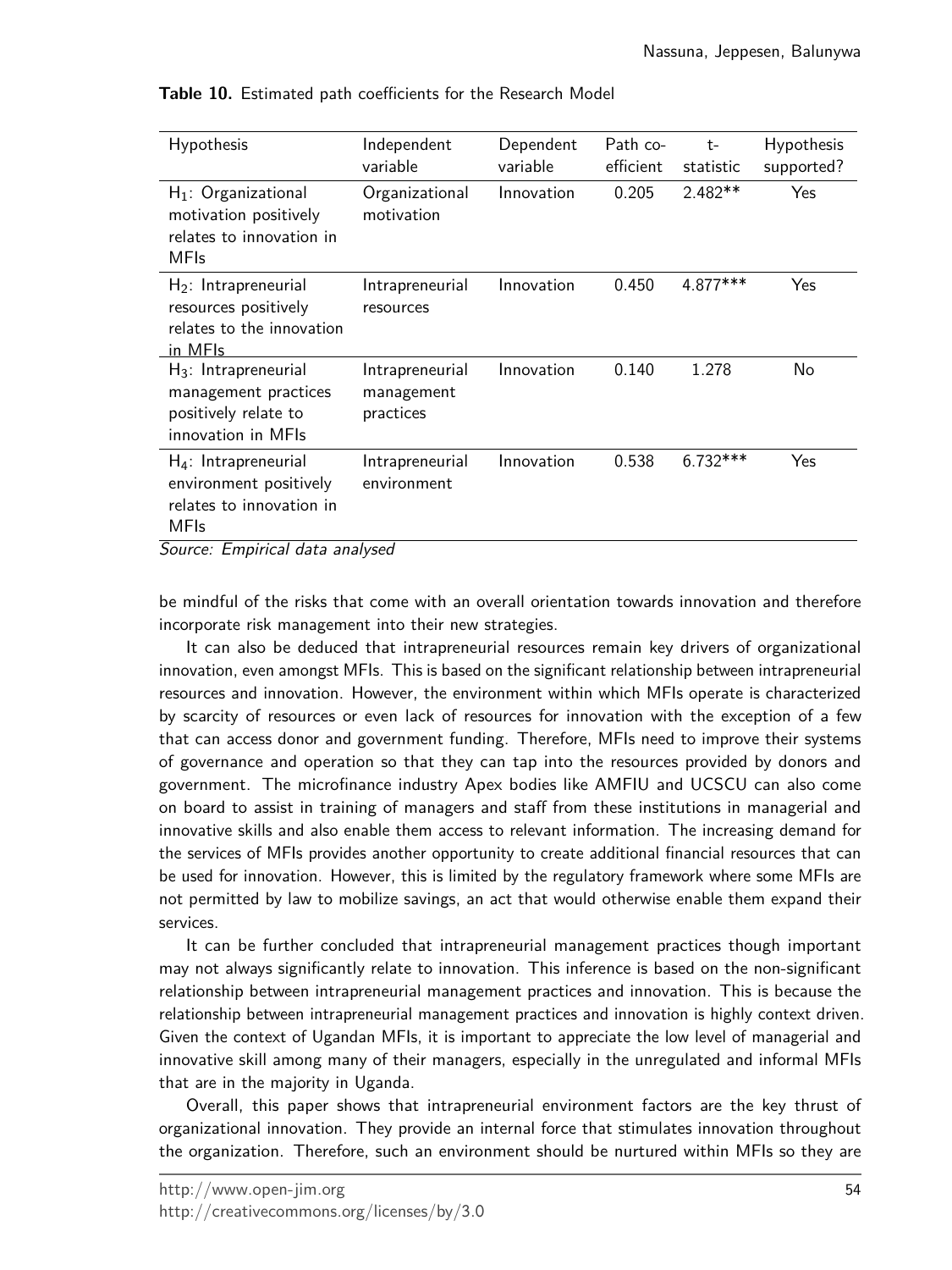able to ignite innovations within the competitive atmosphere in which they operate.

## **5 References**

Ahlin, C., Lin, J., & Maio, M. (2011). Where does microfinance flourish? Microfinance Institution Performance in Macroeconomic Context. Journal of Development economics, 95(2), 105-120.

Amabile, T. (2013). Componential Theory of Creativity inKessler, E. H. (Ed.). *Encyclopedia of* management theory. (pp. 134-137). New York: Sage Publications.

AMFIU. (2011). The Uganda Microfinance Directory,  $6^{TH}$  ed AMFIU, Kampala Uganda.

Antoncic, B., & Hisrich, R. D. (2001). Intrapreneurship: Construct refinement and cross-cultural validation. Journal of Business Venturing, 16(5), 495-527.

Bank of Uganda. (2017).The Republic of Uganda. National Financial inclusion Strategy 2017-2022. Government of Uganda, Bank of Uganda Publications, Kampala Uganda.

Bireswari, V. R. (2013). Intrapreneurship and organizational knowledge in the corporate environment: A theoretical perspective. Available at SSRN 2210738.

Chin, W. W. (1998). The partial least squares approach to structural equation modeling. Modern methods for business research, 295(2), 295-336.

Damanpour, F. (1991). Organizational Innovation: A Meta-Analysis of Effects of Determinants and Moderators. Academy of Management Journal, 34(3), 555–590.

Damanpour, F., & Schneider, M. (2009). Characteristics of Innovation and Innovation Adoption in Public Organizations: Assessing the Role of Managers. Journal of Public Administration Research and Theory, 19(3), 495–522.

Deshpande, R, Pickens, M. & Messan, H. (2006). Uganda Country Level Savings Assessment CGAP Savings Initiative, (April).

Dichter, T. W., & Harper, M. (Eds.). (2007). What's wrong with microfinance?. Practical Action Publishing, UK (Vol. 33).

Dura, C., Drigă, I., & Niţă, D. (2010). Statistical Landmarks and Practical Issues Regarding the Use of Simple Random Sampling in Market Researches. Annals of the University of Petrosani Economics, 10(2), 111–124.

Finscope. (2018). FinScope Topline Findings Report. kampala. Retrieved from http://fsduganda.or.ug/wpcontent/uploads/2018/10/FinScope-Uganda-Survey-Report-2018.pdf

FSDuganda. (2014). Uganda Microfinance Sector Effectiveness Review, Financial Sector Deepening, Kampala Uganda.

Ghosh, J. (2013). Microfinance and the Challenge of Financial Inclusion for Development. Cambridge Journal of Economics, 37(6), 1203–1219.

Henseler, J., Ringle, C. M., & Sinkovics, R. R. (2009). The use of partial least squares path modeling in international marketing. In R. Rudolf & N. Pervez (Eds.), Advances in International Marketing (pp. 277–319). Emerald Group Publishing.

Ireland, R. D., Covin, J., & Kuratko, D. F. (2009). Conceptualizing Corporate Entrepreneurship Strategy. Entrepreneurship Theory and Practice, 33(1), 16-49.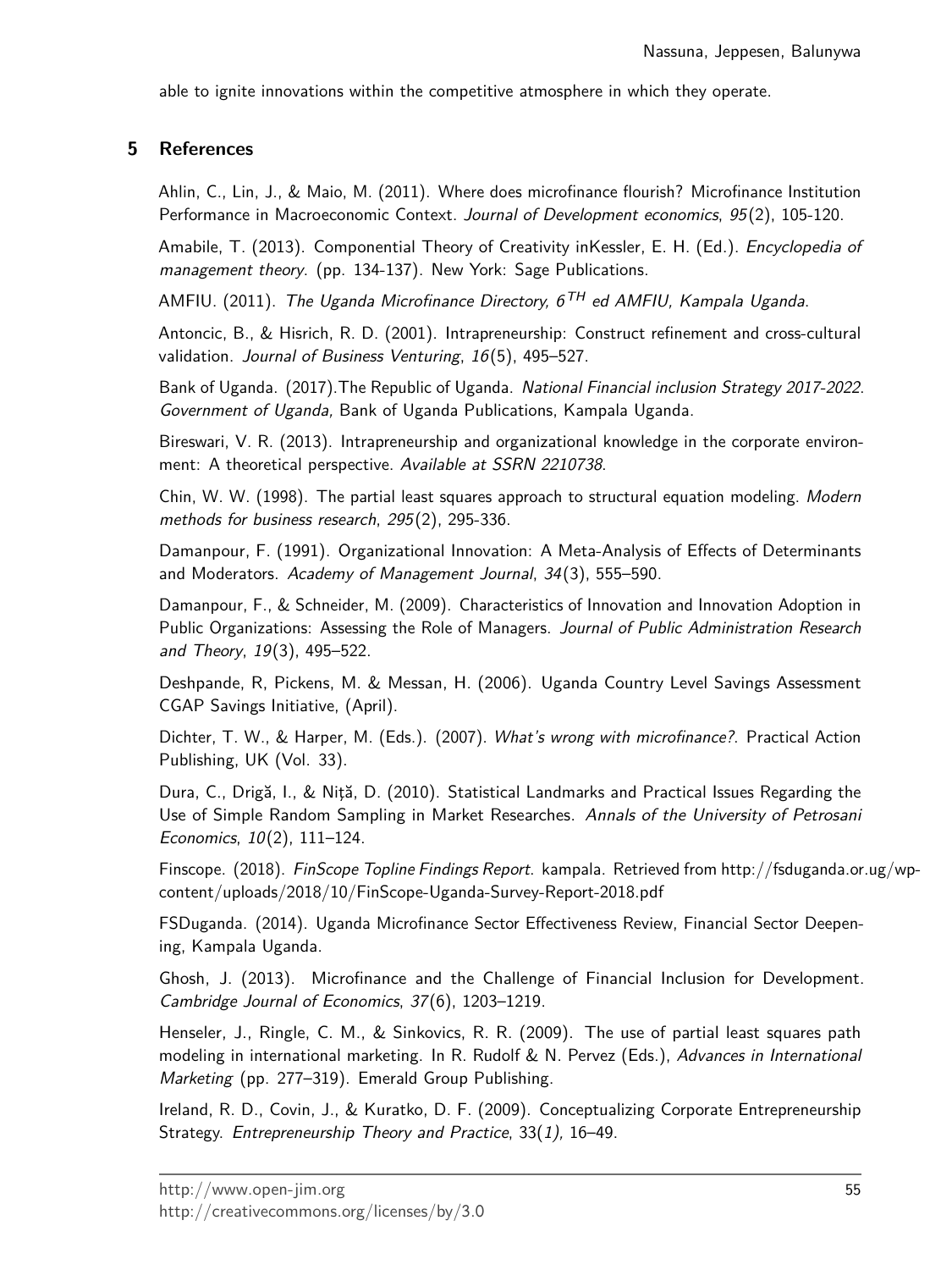Johannessen, J.-A., Olsen, B., & Lumpkin, G. T. (2001). Innovation as newness: what is new, how new, and new to whom? European Journal of Innovation Management,  $4(1)$ , 20–31.

Johns, R. (2010). Likert items and scales. Survey Question Bank: Methods Fact Sheet, 1 (March), 1–11.

Kuratko, D. F., Montagno, R. V, & Hornsby, J. S. (1990). Developing an Intrapreneurial Assessment Instrument for an Effective Corporate Entrepreneurial Environment. Strategic Management Journal, 11, 49–58.

Ledgerwood, J., & White, V. (2006). Transforming microfinance institutions: providing full financial services to the poor. World Bank Publications, Washington DC.

Lafourcade, A., Isern, J., Mwangi, P., & Brown, M. (2005). Overview of the Outreach and Financial Performance of Microfinance Institutions in Africa. Survey of African microfinance institutions. Micro Finance Bulletin, (April), 1–20.

Littlefield, E., & Rosenberg, R. (2004). Microfinance and the Poor. Finance & Development, 41(2). 38-40.

Mateos-Aparicio, G. (2011). Partial least squares (PLS) methods: Origins, evolution, and application to social sciences. Communications in Statistics - Theory and Methods,  $40(13)$ , 2305–2317.

Rosenbusch, N., Brinckmann, J., & Bausch, A. (2011). Is innovation always beneficial? A metaanalysis of the relationship between innovation and performance in SMEs. Journal of Business Venturing, 26(4), 441–457.

Seshadri, D. V. R., & Tripathy, A. (2006). Innovation through intrapreneurship: The road less travelled. Vikalpa,  $31(1)$ ,  $17-29$ .

UCSCU. (2010). Uganda Cooperative Savings And Credit Union Ltd Fully Paid Up Members With Annual Contribution, UCSCU, Kampala Uganda.

Widya-Hastuti, A., Talib, N. B. A., Wong, K. Y., & Mardani, A. (2016). The role of intrapreneurship for sustainable innovation through process innovation in small and medium-sized enterprises: A conceptual framework. International Journal of Economics and Financial Issues, 6(3S), 83-91.

World Bank. (2017). Uganda's Economic Update.  $8<sup>th</sup>$  edition, January World Bank Group, Washington DC.